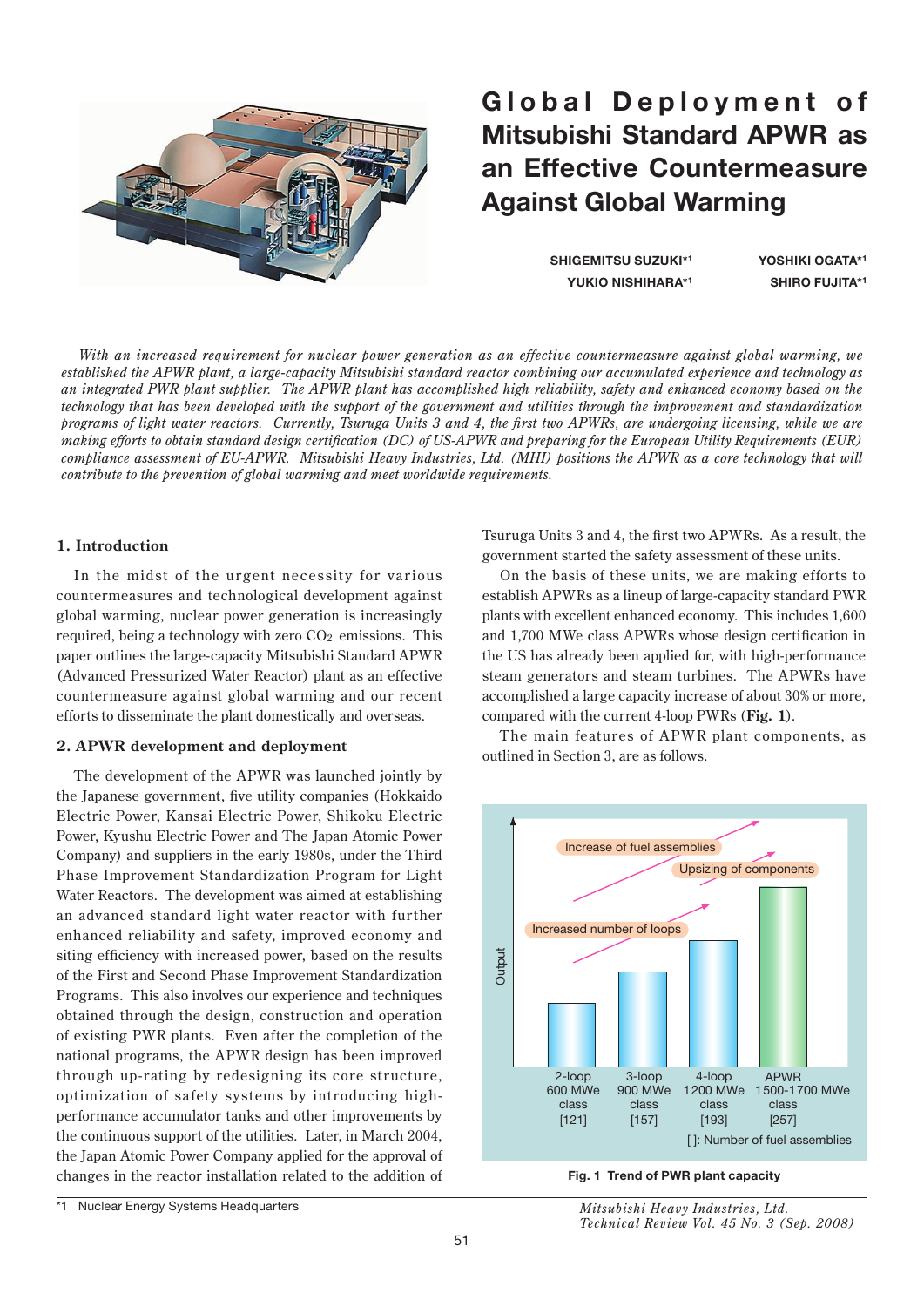- (1) Large reactor core and main components with large capacity (steam generator, primary coolant pump, pressurizer, and turbine)
- (2) Advanced safety systems (four subsystems and refueling water storage pit installed in the reactor containment)
- (3) New instrumentation and control systems (advanced digital main control board)

# **3. APWR technologies**

# **3.1 Large capacity core**

The APWR has adopted a large capacity core to accomplish high thermal power, and has increased the number of fuel assemblies from 193 in the current 4-loop type to 257 (**Fig. 2**). An advanced 17×17 fuel assembly has been adopted as the fuel bundle, and also a zircaloy grid that absorbs less neutrons, already used in existing plants has been incorporated for the effective use of uranium resources. Furthermore, the APWR allows the number of control rods to be set according to the quantity of loaded MOX fuel, so that the requirement for diverse operations, such as the use of a MOX core and high burnup can be met flexibly.



**Fig. 2 Adoption of large core**



**Fig. 3 Neutron reflector**

# **3.2 Neutron reflector**

The APWR's reactor internals employ a neutron reflector around the core for the effective use of uranium resources (**Fig. 3**). The neutron reflector has a simple structure that consists of stacked stainless steel ring blocks without weld lines and with few bolt connections, whereas the previous PWR has a baffle plate structure in which stainless steel plates are connected with many bolts. The new structure reduces neutron irradiation to the reactor vessel to about 1/3 and improves the reliability of the vessel.

## **3.3 Advanced safety systems: best mix of active and passive systems**

In the APWR, the emergency core cooling system (ECCS) has a 4-train configuration  $(4 \times 50\%$  capacity) instead of the conventional 2-train configuration  $(2 \times 100\%$  capacity) to improve safety. The new configuration increases the reliability of equipment operation in the case of an accident. The systems of each train are installed near the corresponding loop to reduce the quantity of piping and enhance the separation and independence of each train (**Fig. 4**).





*Mitsubishi Heavy Industries, Ltd. Technical Review Vol. 45 No. 3 (Sep. 2008)*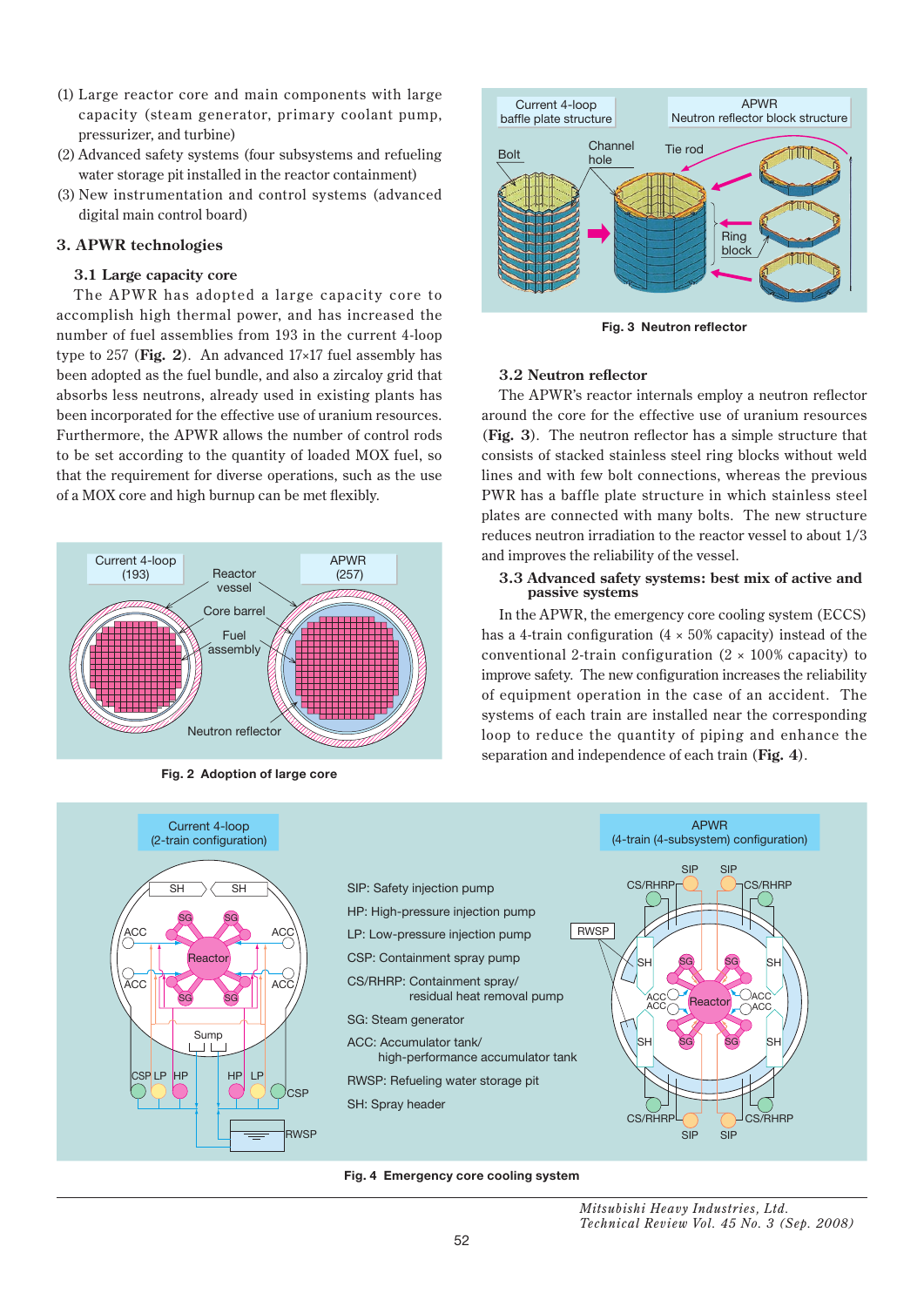In addition, a refueling water storage pit, conventionally installed outside the reactor containment vessel, is placed at the bottom of the containment vessel to serve as a water source for the ECCS during an accident. With this design, cooling water injected into the core during an accident can be automatically collected in the pit. This eliminates the switching operation of the core cooling water source and enhances safety.

Furthermore, a high-performance accumulator tank, new technology with a passive concept, has been adopted. The accumulator tank can change over from the large flow rate injection required for core cooling in the initial stage of a loss of coolant accident (LOCA) to the small flow rate injection required to maintain water level in the core in a passive manner without using external power. This is achieved by a flow dumper in the tank. The function of the conventional low-pressure injection system is integrated into the accumulator injection system. As a result, the low-pressure injection pumps are eliminated and the configuration of ECCS systems is simplified (**Fig. 5**).



**Fig. 5 High-performance accumulator tank**

#### **3.4 Advanced main control board and integrated digital control and protection system**

Compact console panels are adopted in the advanced main control board to accomplish all monitoring and operations by touch screen displays. The operational switches of the plant components and the necessary operation information are consolidated on the screen to improve the operators' performance in monitoring and operating (**Fig. 6**). When an anomaly occurs in the plant, the panel's rich supporting functions automatically check the status of the plant and equipment operation and provide the necessary information. Compared with the conventional type, the advanced main control board is expected to reduce the operators' burden by about 30% and human error by about 50%.

#### **3.5 Main components with increased capacity**

Main components with increased capacity have been developed to cope with the increased core output, and



**Fig. 6 Advanced main control board (prototype board)**

various technologies to improve performance and reliability are being adopted and verified. According to the lineup of plant electricity output, a high-performance and compact steam generator (SG) with a substantially larger heat transfer area than that of the conventional 4-loop type is employed (**Fig. 7**). In order to minimize the increase of the outer dimensions of the SG with increased capacity, the tube diameter has been decreased from 7/8 to 3/4 inches to reduce the SG diameter, and an improved moisture separator with reduced stages has been adopted to reduce the SG height. This reduces the weight of the SG by about 10% or more compared with the larger SG based on the conventional design concept. To improve reliability, the number of anti-vibration bars installed at U-bends has been increased from 6 in the latest existing plants to 9 or more.

To provide high efficiency to the steam turbine, the laststage blades of the low-pressure turbine has been extended by adopting 54 to 74 inch blades. The high-performance perfect three-dimensional (3D) blades have been adopted to reduce blade loss by perfect 3D flow design. Furthermore,



**Fig. 7 High-performance, compact steam generator**